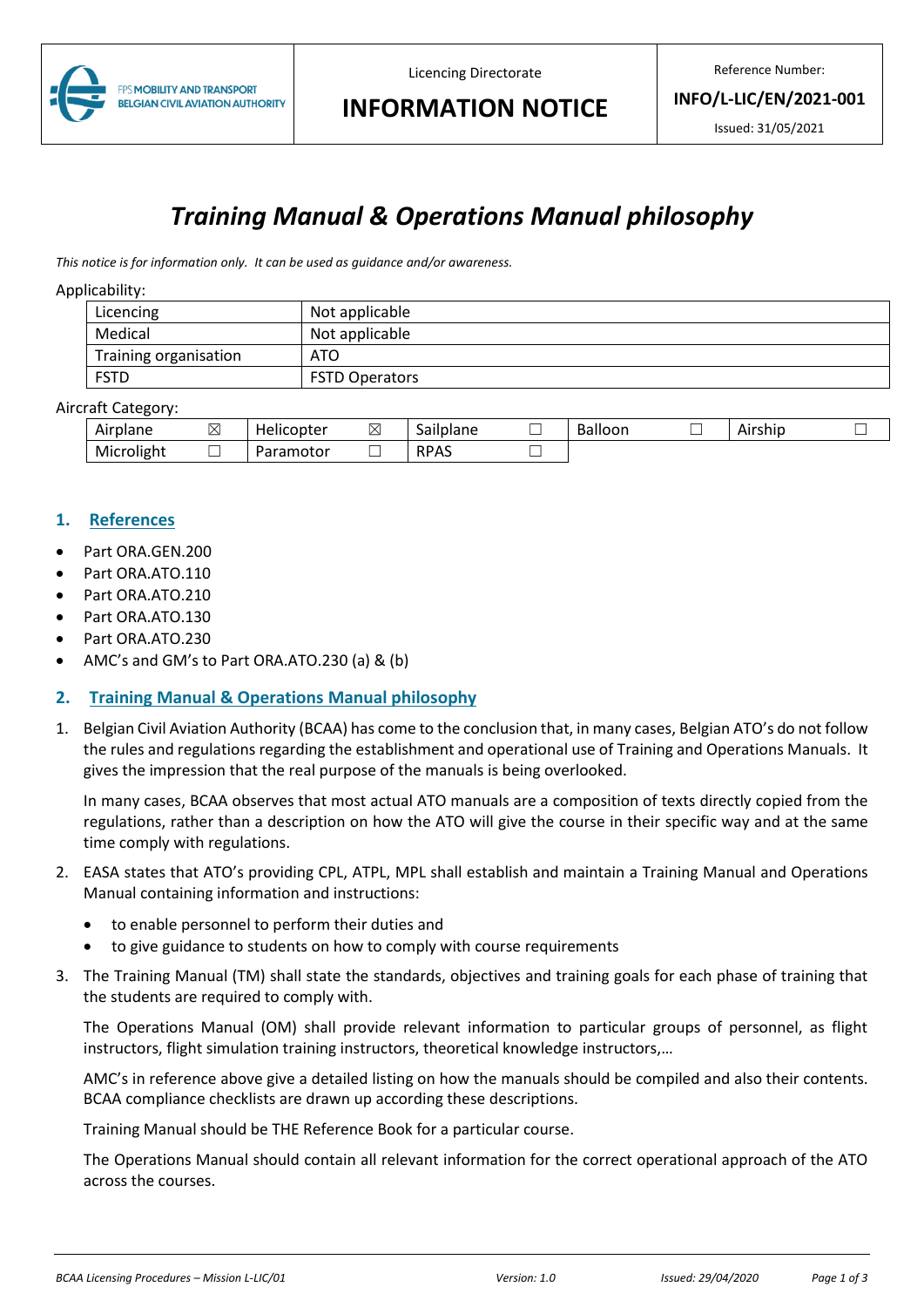- 4. The management system of the ATO should ensure that:
	- responsibilities are clearly defined;
	- overall philosophies and the principles of the organisation are described;
	- aviation safety hazards entailed by the activities of the organisation are identified and that actions are taken to mitigate the risks;
	- personnel is trained and that they are competent to perform their tasks;
	- there is a compliance monitoring system in place and it is used and respected by the operator.

As directly parts of the training programme and supervision, the following nominated persons have a key role.

- The Head of Training (HT) shall ensure that the training provided is in compliance with Part-FCL. (S)he shall ensure satisfactory integration of flight training in aircraft or flight simulator and theoretical knowledge instruction. (S)he shall supervise the progress of each individual student.
- The Chief Flight Instructor (CFI) is responsible for the supervision of flight and flight simulation instructors and for the standardisation ofall flight and flight simulation instruction.
- The Chief Theoretical Knowledge Instructor (CTKI) is responsible for the supervision of all theoretical knowledge instructors and for the standardisation of theoretical knowledge instruction.
- 5. Above paragraphs are a brief summary of items that should be kept in mind when compiling the content of a manual.
- 6. ATO's have the freedom to provide instruction with their own procedures and programs as long as they comply with the EASA regulations and minimum requirements.
- 7. Manuals therefore should be written in the philosophy that they should contain sufficient and clear information for each individual - from the HT to student - to let them understand all facets of a specific course or operation. A manual describes as precise as possible how the objectives of the course will be met in all its details.

A manual should be written in the philosophy to be available to, and to be used daily, by all personnel concerned.

A manual should not be written for the authorities, in order to get an approval for a course; a manual should serve as evidence to the competent authority and is meant to be used as the main guidance material by all relevant users, be it HT, CFI, CTKI, flight instructor (FI), theoretical knowledge instructor (TKI), student, support personnel,…

- 8. The manuals should allow staff personnel to perform their duties.
	- The structure of a course, the description of theoretical sessions with content of LO's (learning objectives) and duration, the description of each flight mission with content of exercises and duration should allow the HT to follow up each student in his/her individual file. The HT is responsible for the course structure, its correct execution and the follow-up.
	- A detailed description of how to execute each exercise in flight or simulator should allow the CFI to check the standardisation between FI's.
	- A well-defined plan containing all aspects of area 100 in the overall theoretical knowledge instruction should allow the CTKI to gather the necessary information from the TKI's and coordinate between them.
- 9. To summarize:
	- Theoretical knowledge instruction: the lesson plans should contain a plan of which LO's will be given in a particular session and how the session will be given, classroom or CBT. The plan should serve as a guidance for theoretical knowledge instructors to succeed the aim that all LO's will be covered in the scheduled timing. A detailed approach on how, by whom and during which subjects the "area 100" objectives will be integrated, judged and how and when the testing will be organised. The CTKI and the HT should be able to follow the progress of the course at all times.
	- Flight instruction: flight instructors should have a detailed plan of which exercises to demonstrate, instruct and judge during each mission.

A realistic build-up of the different exercises should provide optimum instruction time for the benefit of the student.